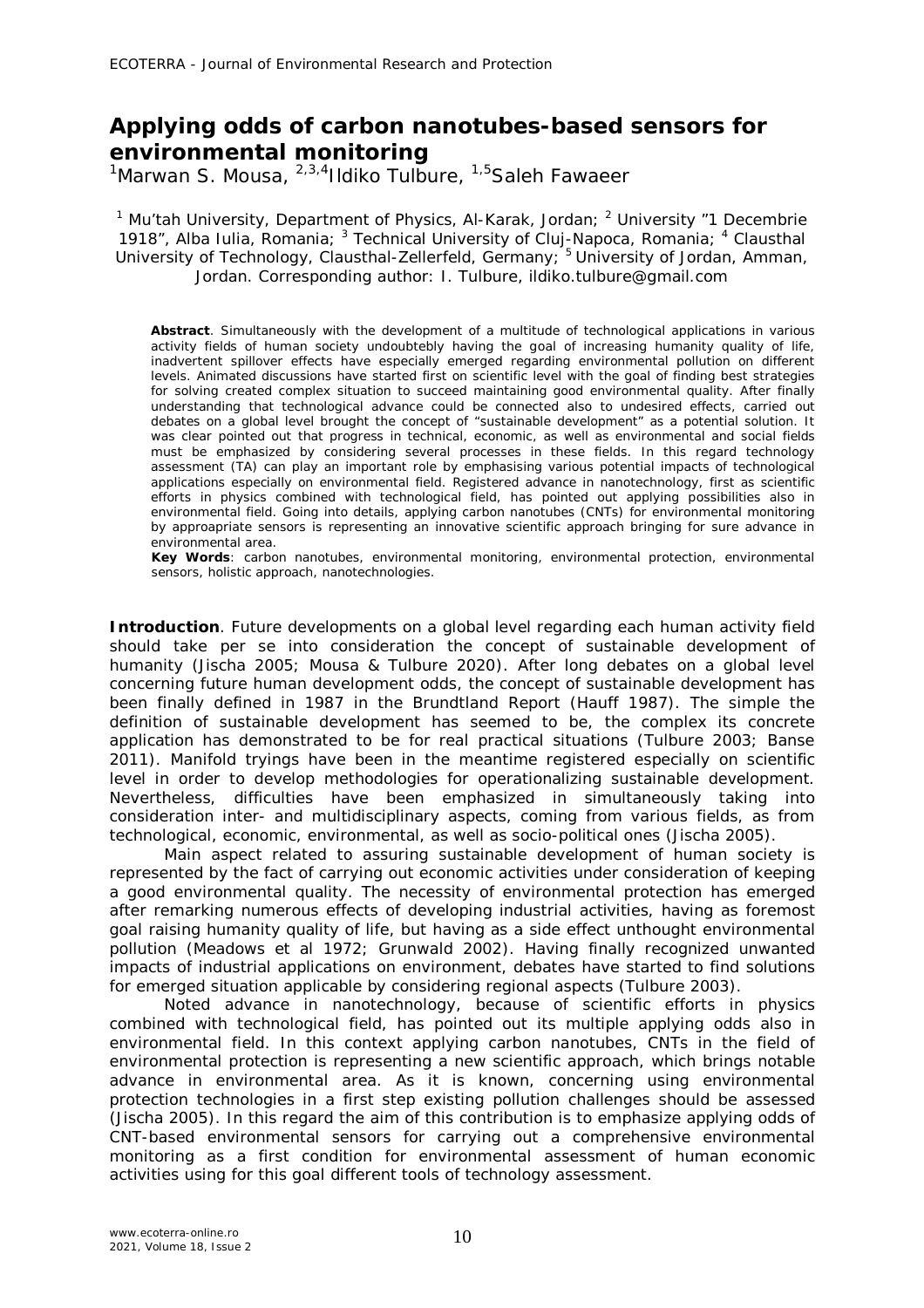**Material and Method**. Future development odds of various technological applications can be emphasized by considering tools of technology assessment (TA), as presented in Figure 1 (Tulbure 2013). For assessing potential impacts of industrial processes on environment, several tools of TA can be applied with good results depending on the task which has to be analysed by considering in the stage of their concrete application CNT based environmental sensors (Mousa et al 2021). Most used tools of TA are the following ones, as to be remarked also in Figure 1 (Tulbure 2013):

- environmental management system;
- life cycle assessment;
- ecoaudit;
- ecobalance.



Figure 1. Tools of technology assessment.

One of the most used tools of TA is represented by life cycle assessment (LCA), as being one considering all phases of the general life cycle of different products, to which can be referred by considering applying possibilities of carbon nanotubes (Mousa et al 2021). This approach can be also used for analyzing potential environmental impacts in different life cycles of various products.

Noted tools are actually applied in the context of carrying out different studies related to environmental impact assessment when using various technological applications. Approaching environmental impacts has as a main goal to assure carring out only such activities with minimum environmental impacts (Jischa 2005). Going into details following issues have to be taken into account when applying TA:

- possible results and consequences of a project have to be searched, described, and evaluated; and

- results of analysis have to be delivered to authorities which have to decide next steps basing on existing results.

In order to carry out such an analysis the project which has to be approved must contain information about the project itself, potential environmental impacts, proposed measures to diminish potential negative effects, as well as information about other alternatives (VDI-Richtlinie 3780, 2000). The application field for such studies is especially represented by comprehensive public projects. Main requirements with respect to environmental impact assessment of a project are especially represented by the demand that carried out assessments have to be transparent, and public, as well as applied methods shall be unified, and results have to be comparable.

*Life cycle assessment (LCA).* The LCA is representing an analysis which registers environmental impacts of a product during its life, "from the cradle to the grave", from the phase of production to consumption and recycling (ISO 14000, 2015). The general life cycle of a product is presented in Figure 2. It is to be remarked that besides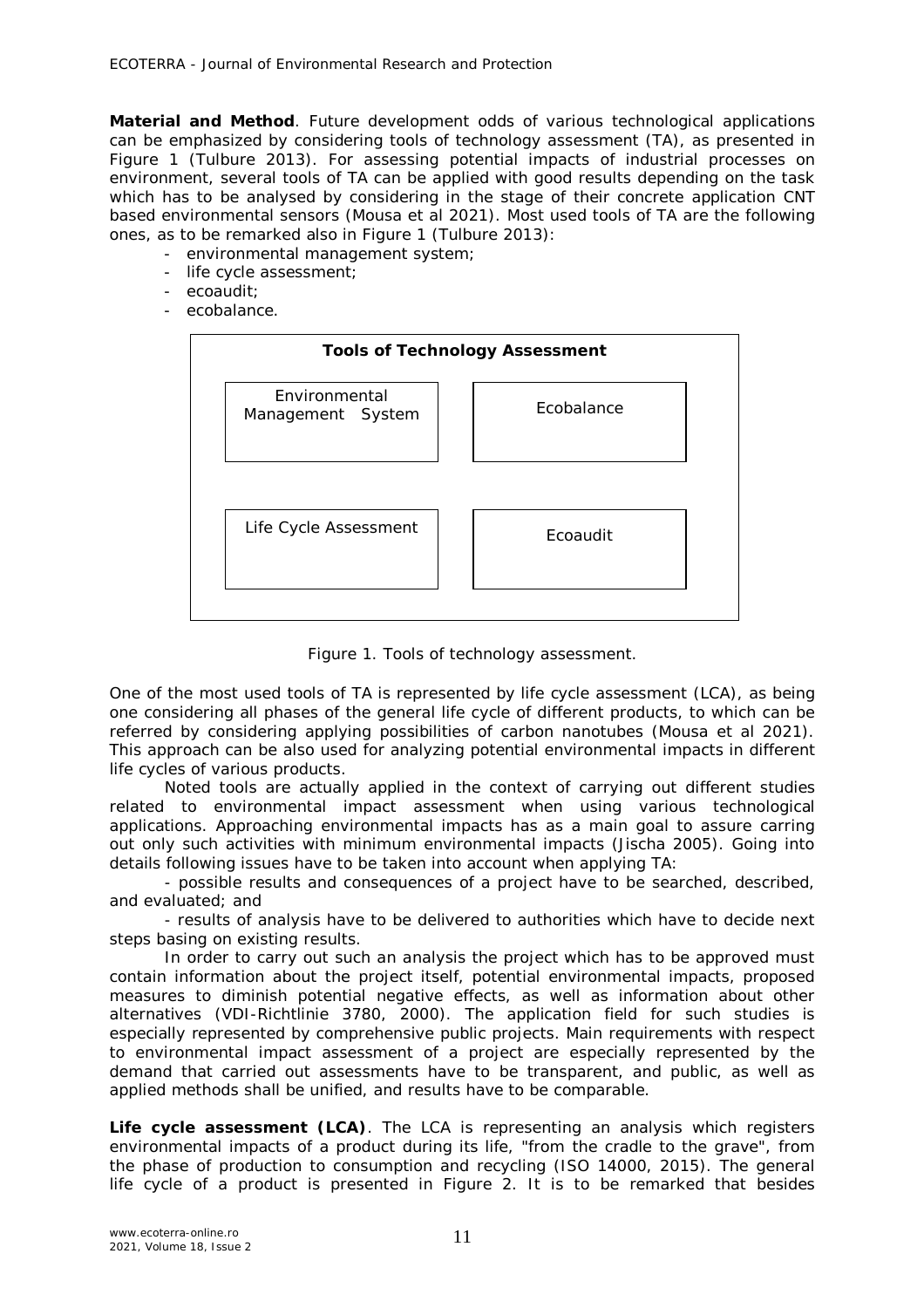production and consumption processes also transport processes are taken into consideration. With "T" are indicated transport processes within the life cycle of a product.



Figure 2. General life-cycle of products.

The LCA is a pretty much applied tool in order to try improving production lines of diverse products, to compare different products and to optimize life cycles of products by considering energetic as well as environmental aspects (Tulbure 2013). The LCA is understood to be a kind of an ecobalance which can be performed depending on the followed goal as a singular study or as a comparative study (Grunwald 2002). In this regard the ecobalance registers material and energetic flows in the fabrication process of products or within a process or a company, even with a region. Such an analysis neads several steps (Tulbure 2003):

- a) definition of goal and scope;
- b) inventory analysis;
- c) impact assessment;
- d) interpretation of results.

*a) Definition of goal and scope* – followed goal shall unambiguously state intended application, reasons for carrying out the study as well as intended audience, this means to whom the results of the study are intended to be communicated. In defining the scope of a LCA following items shall be considered and clearly described: functions of analysed product, functional unit, system boundaries, methodology of impact assessment, data requirements, assumptions, as well as limitations;

*b) Inventory analysis* - it involves data collection and calculation procedures to quantify relevant inputs and outputs of a product system. These inputs and outputs may include resources usage and emissions into air, water and soil associated with considered system;

*c) Impact assessment* - it is aimed at assessing significance of potential environmental impacts using results of inventory analysis. The impact assessment may include elements as: assigning of inventory data to impact categories, inventory data modelling within impact categories and possibly aggregating results in specific cases. It is to be mentioned that the methodological and scientific framework for impact assessment is yet not being well developed and clarified. Often in the assessment step aggregated indicators are used in order to allow carrying out transparent assessment processes;

*d) Interpretation of results* - in this phase findings from inventory analysis and impact assessment are combined together. Interpretations often take the form of conclusions and recommendations to decision-makers, consistent with declared goal of carried out study.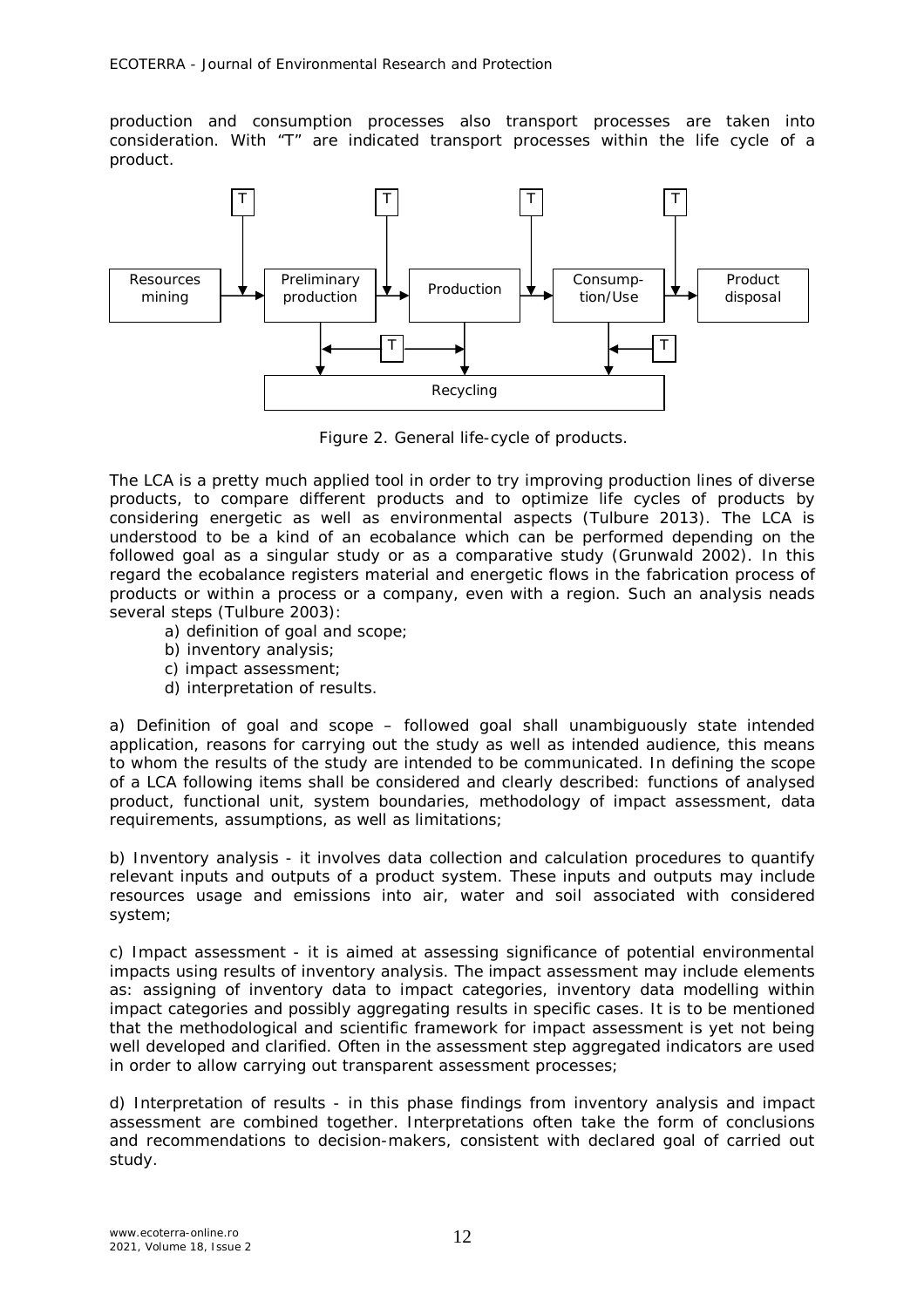With respect to LCA a difficult step is usually represented by getting on needed data and information about various products and connected production processes. To compare different life cycle stations of a product from the point of view of environmental impacts by considering pollutants emissions a method has been developed at Clausthal University of Technology and applied for different products (Tulbure 2003). The obtained results emphasize that in most of the cases in the usage phase of a product most pollutants are emitted compared to its production phase. At this stage it is to be mentioned that transport processes should be taken into account, anyway, often is not the case because of registered lack of data.

*Ecoaudit.* The ecoaudit is representing a management tool applied for systematical, documented, periodic, objective assessment of carried out environmental management in a company or institution. The environmental management in a company as stated in the norms DIN-ISO 14000 represents the whole measures directed to organize and perform activities in a company related to environmental protection including specific plants for environmental protection and for environmental monitoring (ISO 14000, 2015). The ecoaudit is representing an instrument which has a function of prevention with respect to environmental protection, as in a company actually the available current situation is emphasized. Results state the degree of respecting legislative measures in the field of environmental protection as well as company goals in this regard. Taking results into account it shall by this improve the environmental protection program of the company (Tulbure 2013). It is to be mentioned that the aim is that companies take voluntarily part in with the conviction of gaining in the end certain economic advantages. It is to be mentioned that databases are very important in this regard, this means collecting, processing, and evaluating data and certain information related to the considered company.

*Ecobalance.* The ecobalance, so-called environmental performance evaluation represents an instrument for systematically analysis of products, and processes or even of companies, and regions regarding environmental impacts (Grunwald 2002). The ecobalance can be performed as a singular study or as a comparative study. The ecobalance usually registers material and energetic flows in production processes or within a company or a region. An ecobalance is in most of the cases to be carried out in 4 main steps: definition of goal and scope; inventory analysis; impact assessment; and interpretation of results (Tulbure 2013).

*Environmental monitoring.* As already mentioned, in order to succeed applying most appropriate environmental protection technologies there is a need in a first step to carry out a comprehensive environmental monitoring (Mousa at al 2021). On a global level many attempts have been registered having the goal of developing and establishing flexible adaptive systems for environmental monitoring on different levels. In the corresponding literature it has been much debated the fact that an important part of environmental monitoring systems is represented by environmental indicators, which can be simple or more complex ones, by aggregating various single environmental variables and parameters (Tulbure 1997; Jischa 2005). For developing corresponding and parameters (Tulbure 1997; Jischa 2005). For developing corresponding environmental indicators depending on established available targets, as well as depending on considered levels, there is a need to consider most relevant environmental variables, for which measurements can also be carried out in certain time intervals (Jischa 2005).

An accomplished model regarding environmental indicators is the pretty wellknown *pressure-state-response* model (Eurostat 2001). This mentioned model containes about 60 indicators, some of them for the pressure part, others for the state part, and others for the response part. Actually, environmental indicators are used for emphasizing air, water, or soil pollution, and are currently applied in many countries (Jischa 2005). The interest in indicators describing air, water or soil quality is actually based on the desire to succeed carrying out environmental monitoring, as a first step for assessing environmental quality in various regions (Tulbure 2013). In order to concretely carry out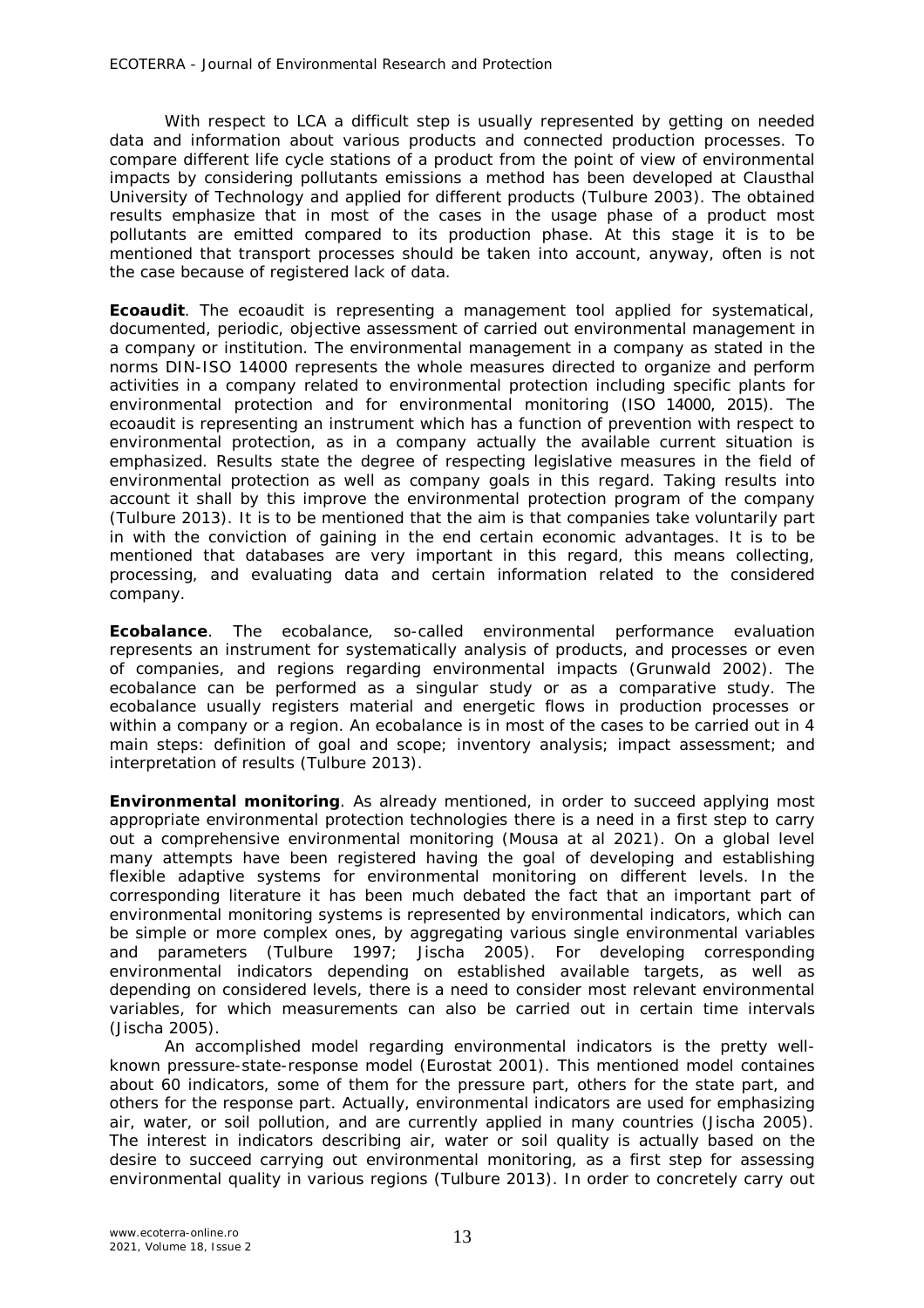a propor environmental monitoring in a first step a lot of measurements of singular environmental variables and parameters have to be performed by using in this regard proper measuring devices, as emphasized in Figure 3. Such measuring devices in environmental field are mostly based on various environmental sensors, which have the capacity of detecting certain pollutants, for which they have been designed (Tulbure 1997; Jischa 2005). Environmental sensors are represented by linked objects capable of providing various types of information, depending on their types and properties, such as location, position, velocity, and data collected for the certain environmental pollutant element for which they have been designed. Currently several categories of sensors are available, as especially electrochemical sensors, and optical sensors.



Figure 3. Environmental monitoring by environmental sensors based on carbon nanotubes.

Electrochemical sensors are based on a chemical reaction between gases in the air and the electrode in a liquid inside a sensor. Designing such sensors is a pretty difficult job, as signals from sensors not only depend on the air pollutant of interest, but they can be influenced by several effects, such as other interfering compounds, temperature, humidity, pressure, and signal drift. Nevertheless, at high pollutant concentrations the signal from the pollutant is strong enough, but mixed in the environment the signal is weaker, and interfering effects can influence it pretty strong (Goldoni et al 2003). It follows that the quality of measurements, made by sensors, therefore strongly depends on applied technology as well as on concrete implementation, meaning by this the application, site, conditions, as well as set-up (Mousa et al 2021). This is the reason why often reproducing sensor outputs at different measurement sites made by considered sensors is pretty difficult (Gupta et al 2020). Anyway, due to the influence of meteorological parameters on the sensor signal, correction is in more of the situations not possible. Nevertheless, in certain well-defined cases, measurement uncertainties of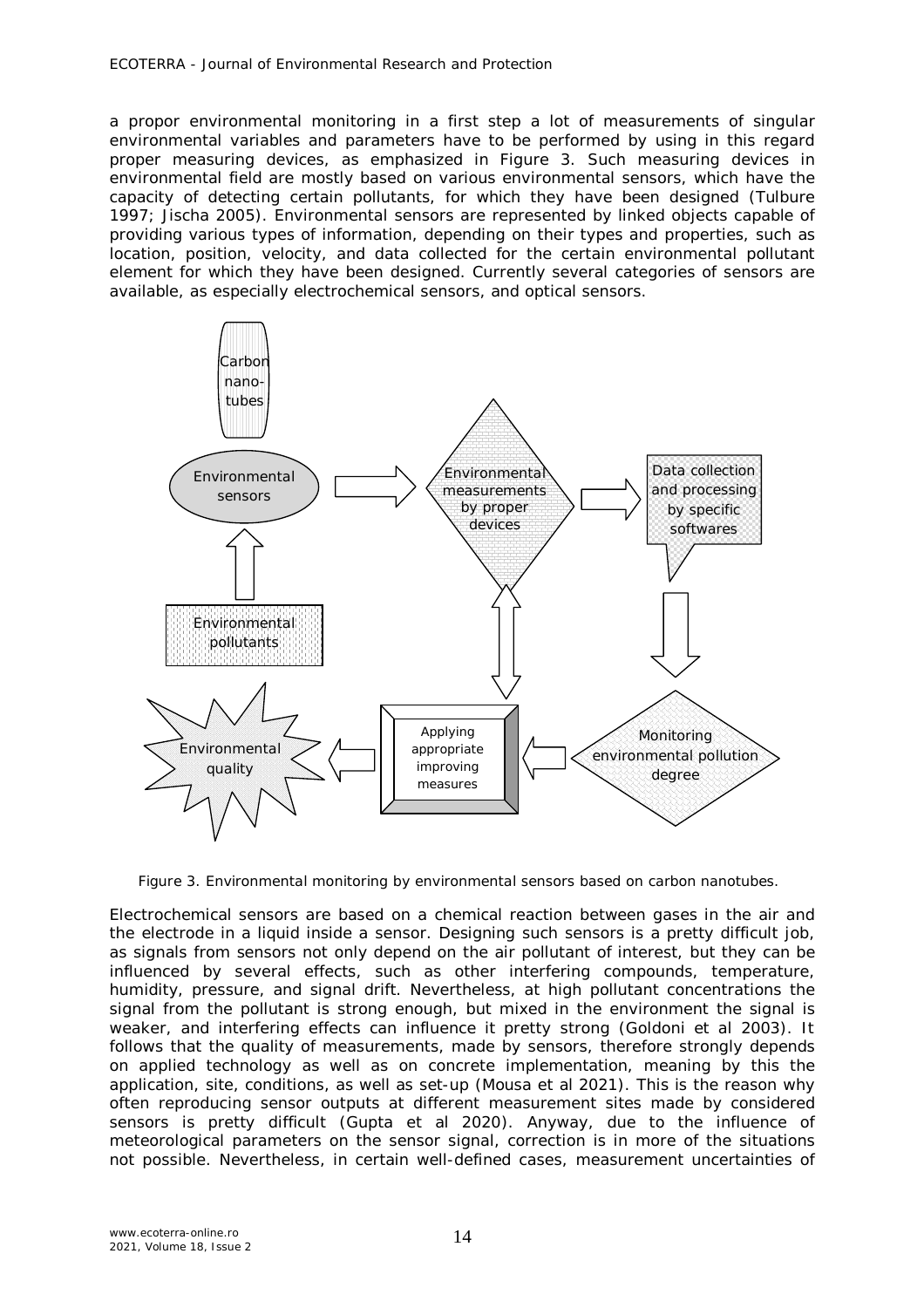these devices may be neglectible compared to made advance by detecting real pollution rates in considered situation (Gupta et al 2020).

*Environmental sensors by carbon nanotubes.* In the last time, because of rapidly developing industrial activities on a global level, big number of toxic chemicals have been released into the environment in terms of airborne, water, and solid pollutants. Chemical pollutants, such as heavy metals, aromatic compounds, pesticides, and microorganisms can cumulatively cause severe damage to human health as well as to environment. Thus, it is important to have a sensitive, selective, portable, reliable, and rapid response to this issue, and cost-effective sensors for monitoring environmental pollution (Gupta et al 2020; Mousa et al 2021). Carbon nanotubes (CNTs) are representing a multiphase solid material in which at least one phase has one, two, or three dimensions less than 100 nm (Goldoni et al 2003). CNTs with exceptional electrochemical properties, high surface area, high adsorption, and effective catalytic activities are mostly used for fabricating CNT-based sensors for environmental applications (Li et al 2011; Llobet 2013). Mentioned properties that CNTs possess offer several odds for fabricating portable nanosensors for successful detection of environmental pollutants present in the air, and water (Mousa 2018). At this point it is to be mentioned that sensors based on pristine CNTs have certain limitations, such as sometimes low sensitivity to analytes for which they have low adsorption energy or low affinity, lack of selectivity, or irreversibility or long recovery time (Rigoni et al 2013). To overcome these limitations, several research groups are currently working on the rational functionalization of CNTs with different methods (covalent and non-covalent) and with different nanocomposite materials (polymers, metals oxide, and catalytic metal nanoparticles) to alter their chemical nature and enhance their sensing performance (sensibility, selectivity, and response time). During the past two decades, considerable progress has been made on CNT-based sensors for environmental monitoring, owing to the development of nanotechnology. CNTs-based sensors can be successfully applied for environmentally relevant analytes in both gas and liquid media (Goldoni et al 2003).

**Results and Discussion**. CNTs are innovative nanostructured materials for new sensing technologies for low-cost air and water quality control and environmental monitoring. This is of strategic importance for green economy and sustainable development of human society, including protection of public health. Here, a survey of CNT-based sensors for air and water applications used in environmental monitoring is shortly discussed, being a main part when assessing potential environmental impacts of applied technologies.

Air quality control. In the past, noticeable scientific efforts have been made to develop functional materials and devices for air quality control (AQC), mainly cost-effective nanosensors (Wang & Yeow 2009). The current research for materials tackles both the specifications of continuous and ubiquitous environmental monitoring and the industrial demands for device integration. Moreover, strong inputs are pushing the development of new low-dimensional nanostructured materials for gas detection of ppb level at low power consumption and low cost. Carbon nanomaterials such as nanotubes, fiber and graphene are rapidly developing and offer the potential for increased surface area and composition control to address gas detection as low as ppb level in real-world applications by considering the interfering effects of temperature and humidity (Hu & Hu 2009). As a rolled-up layer of graphene, the hollow structure and high surface area to volume ratio enable carbon nanomaterials to be good absorber of gas molecules through both physical and chemical absorption. Theoretical studies and simulations of gas molecules absorption on carbon nanomaterials have been successfully reviewed (Bajic et al 1989; Mousa 1994, 1998). It is believed that the change in electrical property of carbon nanomaterials under gas exposure is first related to the electron transfer among gas molecules and carbon nanomaterials. Second, it is related to the carrier lifetime. Penza et al (2008) demonstrated a gas chemisensor fabricated directly onto alumina substrates using plasma-enhanced chemical vapour deposition (PECVD)-grown multiwalled CNTs (MWCNTs) for gas detection of air pollutants, at a working temperature of  $200^{\circ}$ C. Functionalisations of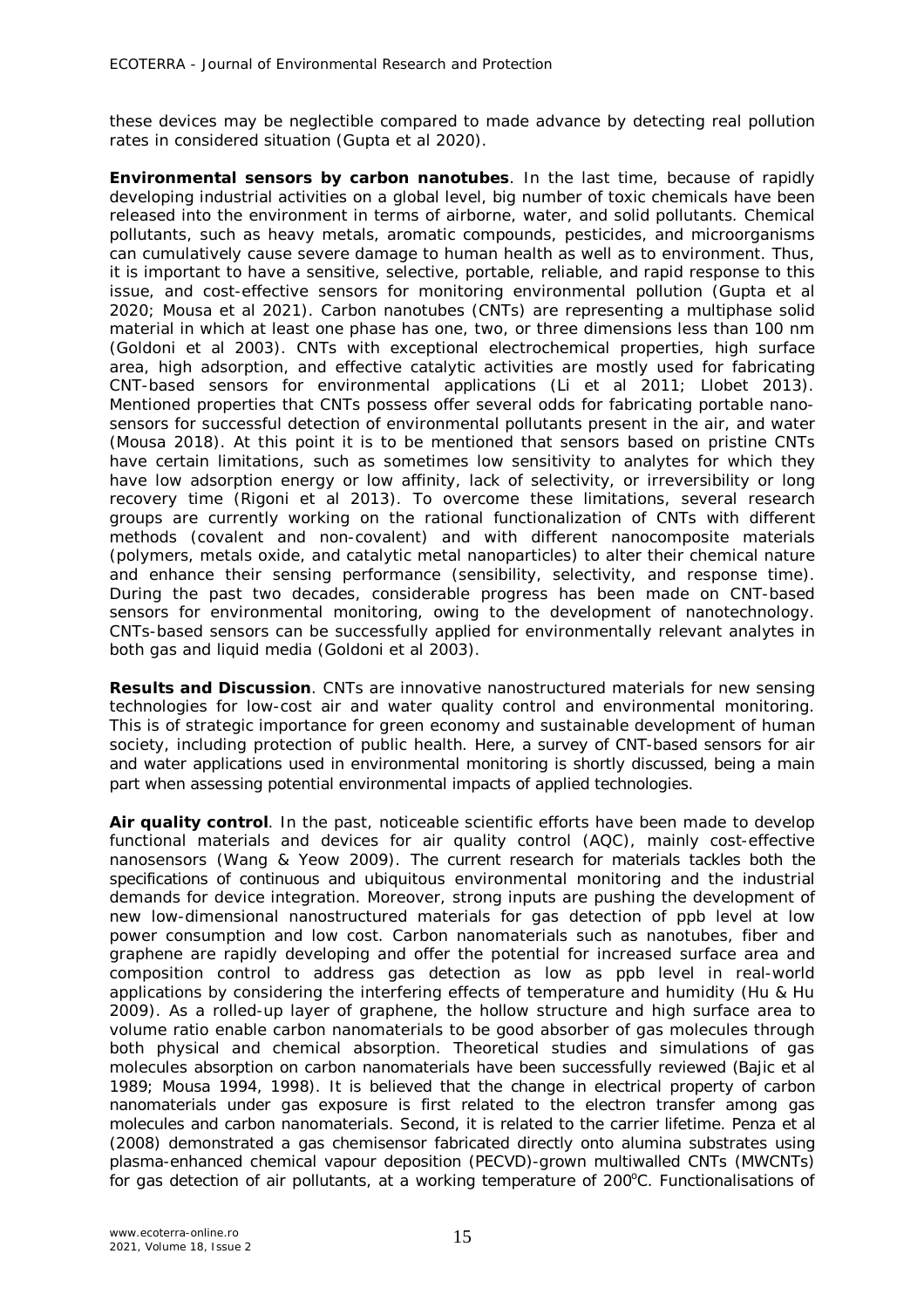MWCNTs tangled bundle films with nominally 5-nm-thick Pt and Pd nanoclusters, prepared by sputtering, provided higher sensitivity for significantly enhanced gas detection of  $NO<sub>2</sub>$ ,  $H<sub>2</sub>S$ , NH<sub>3</sub> and CO up to a low limit of sub-ppm level. The electrical resistance at room temperature of unmodified and Pt- and Pd-functionalised MWCNTs was measured as 32.5, 14.1 and 13.4 kΩ, respectively. Thus, the metal modification of CNTs was found to decrease electrical resistance of CNT-networked films. The measured electrical conductance of the metal functionalised MWCNTs upon gas exposure was modulated by charge transfer with ptype semiconducting characteristics. Pt and Pd-cluster-functionalised MWCNT sensors exhibited better performance compared to unmodified MWCNTs, making them promising candidates for air pollutants monitoring. The calculated limit of detection of the most performing Pt-modified CNT sensor was as low as 3 ppb  $NO<sub>2</sub>$ , 4 ppb  $H<sub>2</sub>S$ , 200 ppb  $NH<sub>3</sub>$ and 4 ppm CO, working at  $200^{\circ}$ C. Also, a voltage output of sensor signal shows the detection at sub-ppm level ranging from 100 to 600 ppb  $NO<sub>2</sub>$  in the 30-min steppulse format using the three CNT sensors, at the operating temperature of  $200^{\circ}$ C. Both metalfunctionalized CNT sensors are more sensitive than unmodified CNT sensor due to the catalytic effect of the spillover with highest sensitivity for Pt-modified CNT sensor able to detect 100 ppb  $NO<sub>2</sub>$ . This limit represents the actual  $NO<sub>2</sub>$  attention level for environmental monitoring in some national regulations. The resistance change induced by 100 ppb  $NO<sub>2</sub>$  in the Pt-modified CNT sensor is extremely high as 5.1 kΩ and is higher than that of about 4  $Ω$ reported in the literature for unmodified CNT-based  $NO<sub>2</sub>$  gas sensors (Valentini et al 2003). These results able the use of metal-functionalised CNT gas sensors for environmental air monitoring applications. Additionally, Penza et al (2010) demonstrated vertically aligned MWCNT layers Radio frequency (RF)-PECVD synthesised on Fe-coated alumina substrates. A miniaturised CNT-based gas sensor array was developed for monitoring landfill gas (LFG) at a temperature of  $150^{\circ}$ C. The sensor array was composed of four sensing elements with unmodified CNT and CNT loaded with 5-nm nominally thick sputtered clusters of Pt, Ru and Ag. Chemical analysis of the multicomponent gas mixtures constituted of  $CO<sub>2</sub>$ ,  $CH<sub>4</sub>$ ,  $H_2$ , NH<sub>3</sub>, CO and NO<sub>2</sub> was performed by array sensor responses and pattern recognition based on principal component analysis (PCA). PCA results demonstrated that the metaldecorated and vertically aligned CNT sensor array can discriminate the  $NO<sub>2</sub>$ presence in the multicomponent mixture LFG. The size of metal clusters decorating CNT top surface varied in the range of 5-50 nm. Functional characterisation based on electrical charge transfer sensing mechanisms in the metal-modified CNT chemiresistor array demonstrated high sensitivity providing minimal sub-ppmlevel detection down up to 100 ppb  $NO<sub>2</sub>$ , at 150 $^{\circ}$ C. Cantalini et al (2003a) demonstrated that PECVD-grown CNT sensors were fabricated onto  $Si_3N_4/Si$  substrates equipped with Pt electrodes for gassensing applications. The CNT diameter ranged 30-40 nm and length 100-200 nm. CNTs showed cross-sensitivities towards  $NH_3$ , H<sub>2</sub>O and C<sub>2</sub>H<sub>5</sub>OH and exhibited high sensitivity towards NO<sub>2</sub> gas in the gas concentrations range of 10-100 ppb. The highest NO<sub>2</sub> gas sensitivity was measured at 165°C working temperature. No response was found towards CO and CH<sub>4</sub> gases in the operating temperature range of 25-250<sup>o</sup>C. Additionally, NO<sub>2</sub> gas sensitivity resulted to be improved by annealing the as-grown films at temperatures higher than  $330^{\circ}$ C. This was attributed to structural changes induced by temperature exceeding  $250^{\circ}$ C providing a support for a phase transition causing an electrical change from a metallic to a semiconducting response of the CNT film. Kuzmych et al (2007) demonstrated chemically functionalised CNT-field-effect transistors (FET) for nitric oxide (NO) gas detection. The NO gas to be detected was passed through acidic gas scrubbing, oxidation, and conductivity measurements by CNT-FET. Gas mixtures containing NO were passed through an Ascarite scrubber and then an oxidising material ( $CrO<sub>3</sub>$ ) which converted NO to NO2. This gas was delivered to the CNT-FET modified with polyethyleneimine (PEI) polymer. Interaction of NO gas with PEI-modified CNT-FET resulted in a conductivity change depending proportionally on NO gas concentration. A wide range of NO gas concentrations were measured from 2 ppb to 5 ppm. A detection limit was measured as 5 ppb NO at a relative humidity of 30%. Cross-sensitivity to  $CO<sub>2</sub>$  and  $O<sub>2</sub>$  was measured as well, modelling human breath conditions. Compared to chemiluminescence methods for monitoring NO, this sensor offers the advantages of low cost, compact size, and simplicity for selfdiagnostics and home care (Cantalini et al 2003a, b).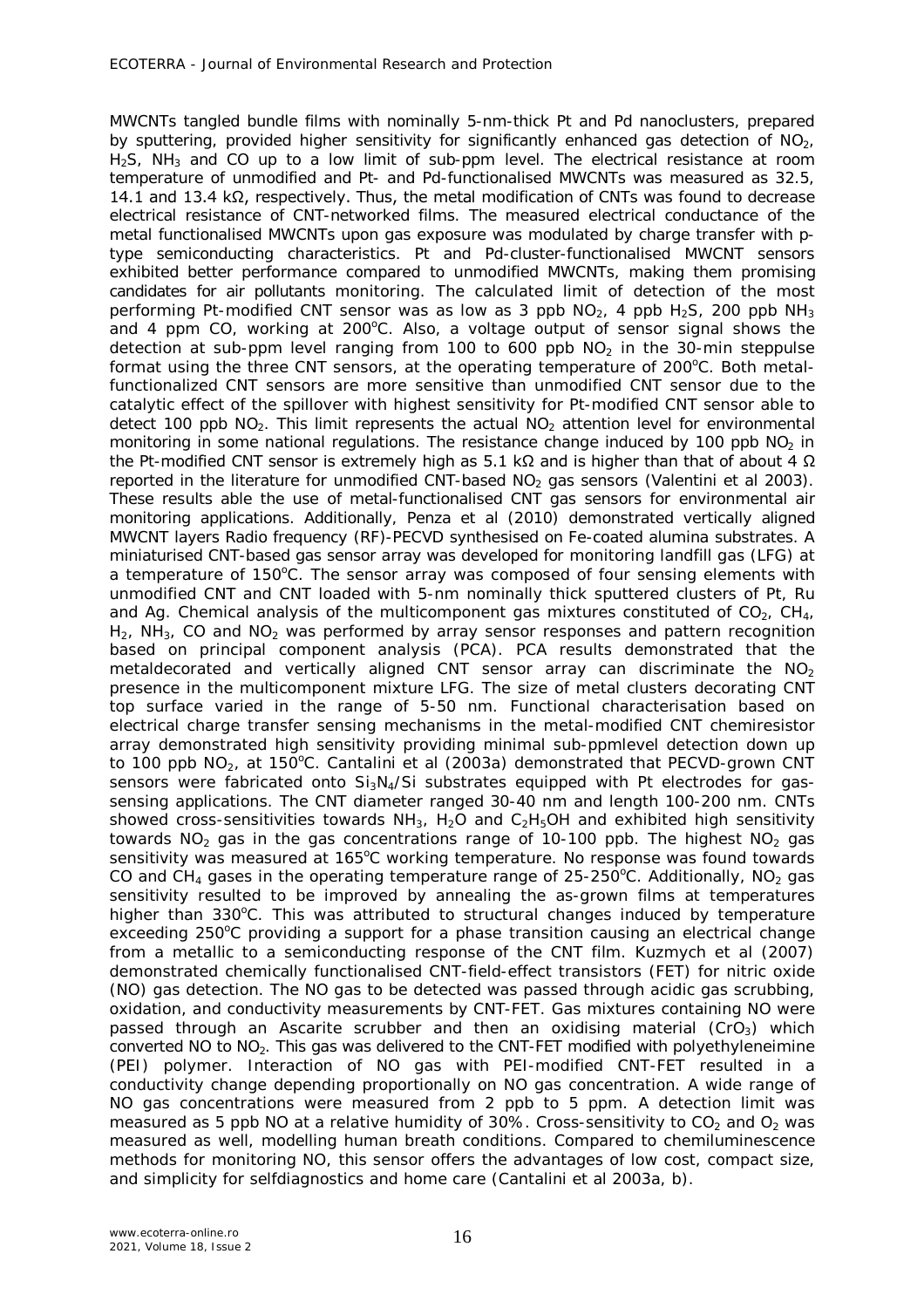*Water quality control.* Nanomaterials for environmental protection are emerging for new practical applications. In particular, carbon nanomaterials are good candidates for water quality control and liquid applications. CNTs have some important advantages for fabricating carbon material-based electrochemical sensors including good electrical conductivity, biocompatibility, large specific area, well-defined nanotube structure, modifiable surface, functional groups on the surface with pretreatment and capability of being solubilised or dispersed in solutions. Based on these unique properties, a large variety of research works, and reviews have been dealt with CNT-based electrochemical sensors. An extensive review on electrochemical CNT-based sensors for applications has been proposed by Hu & Hu (2009). Here, pristine and modified CNTs integrated for water and liquid applications are shortly reviewed. Barisci et al (2000a, b, c) demonstrated the possibility to use CNTs to modify electrodes in electrochemical sensors immersed in aqueous and nonaqueous solutions. In particular, an electrochemical quartz crystal microbalance (QCM) was modified with singlewalled CNTs (SWCNTs) for studying the voltammetric properties of various electrolytic solutions showing that the QCM electrode mass increased with increasing negative potentials and was associated with double-layer charging in the CNT electrode. Liu et al (2002) demonstrated the usage of carbon nanotube powder in electrochemical microelectrodes for nitrite detection in acidic solutions with a low detection limit as  $10^{-7}$  M (where M is Molarity (parts per million)) at signal-to-noise ratio of 4. Valentini et al (2007) demonstrated functionalised SWCNTs modified microsensors for the selective response of epinephrine in the presence of ascorbic acid. Modified stainless steel microelectrodes (microwire diameter, 300 mm) were assembled using functionalised SWCNTs deposited by the electrophoretical deposition process (EPD) method. The functionalised SWCNTs, which covered the microelectrode surfaces, showed an improved sensitivity and selectivity towards the electrochemical detection of epinephrine. These chemical sensors hampered the voltammetric responses of ascorbic acid (AA) and uric acid (UA), while the electrochemical oxidation of epinephrine was significantly enhanced. Using the differential pulse voltammetry technique, epinephrine showed a very well-resolved peak centred around 240 mV, while 1 mM of AA (present in the same solution) was not detected. This optimisation resulted in microsensors with a good linear range (2-100 μM) epinephrine, good sensitivity (28.1 A M<sup>-1</sup> cm<sup>-2</sup>) and interelectrode reproducibility (RSD% = 7.0, n = 6), detection of limit (LOD = 3σ) of 2 μM, response time of 6 s, significant operational stability (13 h in continuous working conditions) and long-term stability (1 month). Consales et al (2007) developed an optical fibre coated by SWCNT-Langmuir-Blodgett (LB) technique at the distal end for detection of toluene (20-80 ppm) in water environment. The good stability, high sensitivity (1.2 x 10<sup>-4</sup> ppm), detection limit as low as 5 ppm and good dynamics in the response and recovery (few minutes) confirmed the potentiality of this optical device for detecting chemicals in aqueous solutions.

**Conclusions**. The multitude of human activities has had as a result beside direct desired impacts on humanity quality of life also undesired effects on ecosystems around the world. Environmental pollution represents a side result of developing and applying lot of technological applications. From made presentation became obvious that for assessing industry environmental impacts several tools of TA can be used by considering CNT based environmental sensors in the step of monitoring. Toxic chemicals can be found in the most pristine rainforests, oceans, and in the blood of animals. To succeed in protecting the environment, early pollutants monitoring is important. With the development of nanotechnology, carbon nanotubes offer efficient possibilities for applications in the field of environmental monitoring. Most of the traditional analytical methods, including Ultraviolet (UV) Vis spectroscopy, LC (Liquid Chromatography), GC (Gas Chromatography), ICP-AES (Inductively Coupled Plasma Atomic Emission Spectroscopy), F-AAS (Flame-Atomic Absorption Spectroscopy), and XRF (X-ray Fluorescence Spectroscopy have disadvantages such as high cost, and requiring lot of time, off-site determination, and technical training. Taking these facts into consideration it follows that CNT-based sensors are of great interest due to their small size, simplicity, low cost, on-site determination, and fast response time. The modularity by which CNTs can be functionalized is allowing rapid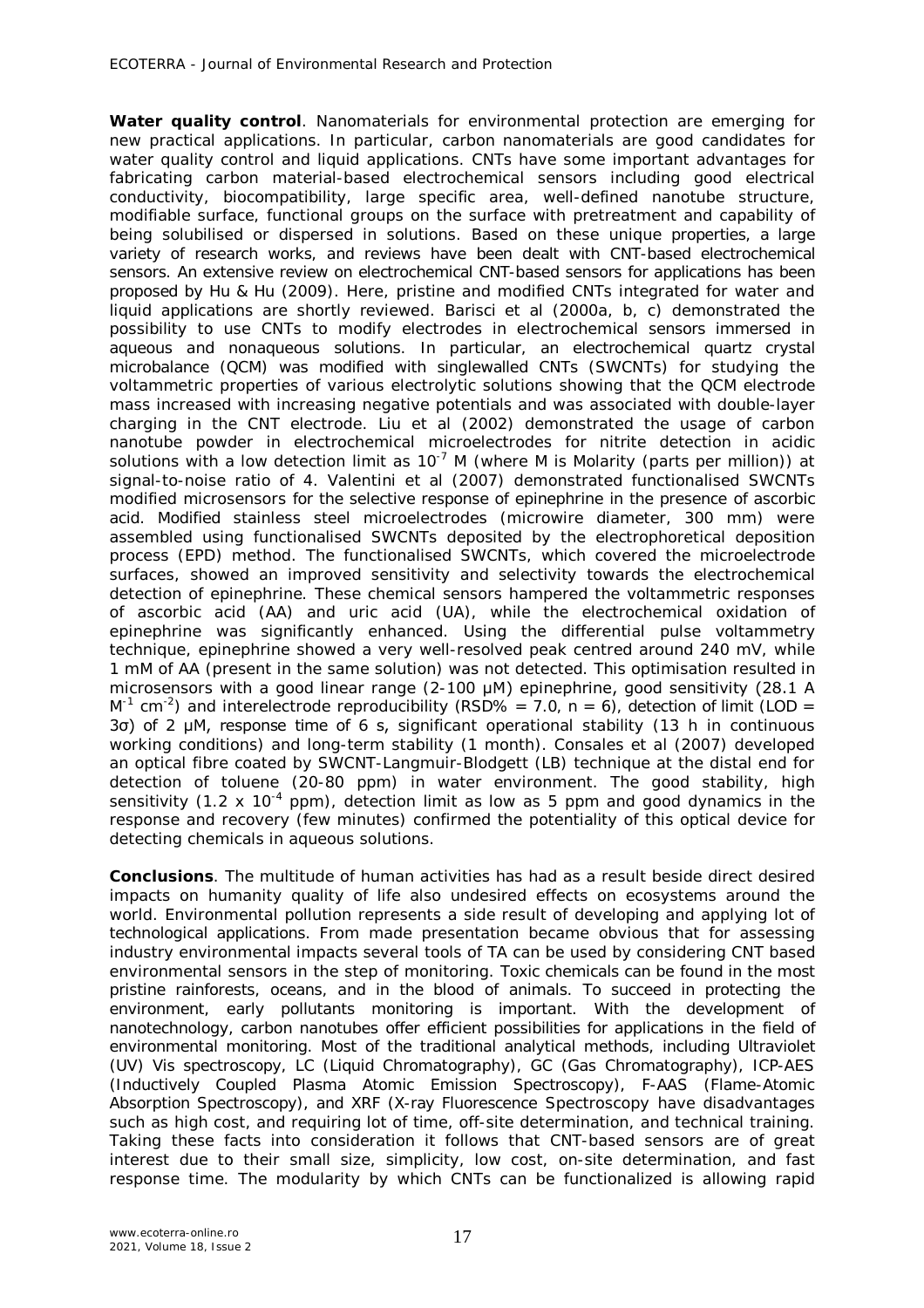development of sensor methods. It is to be expected by this that commercial CNTs– based environmental sensors will start to be successfully used in various environmental monitoring systems to emphasize pollution problems and to support by this designing environmental protection technologies. Finally, the future of CNT-based sensors looks very bright in combination to the various transducers used, but continued progress needs to overcome the current challenges, move towards the development of response mechanisms, and further improve performance. CNTs have large surface-to-volume ratios and unique electrical properties. To increase the response of CNTs in detection, researchers continually develop methods for functionalising the CNT surface with conducting polymers and nanoparticles, the optimisation of numerical methods of signal processing to analyse sensor output for pattern recognition applications and the development of suitable manufacturing techniques enabling mass production of CNTbased sensors. Furthermore, the current study of the CNT-based sensors should move from the fundamental sensing performance in laboratories towards real-world applications in actual working scenario. To be more specific, in this contribution has been demonstrated that CNT-based sensors have lot of potential to be applied in the field of environmental monitoring, especially air and water quality control, currently emerging as an innovative approach in environmental field bringing for sure in the future scientific advance.

## **References**

- Bajic S., Mousa M. S., Latham R. V., 1989 Factors influencing the stability of coldcathodes formed by coating a planar electrode with a metal-insulator composite. Journal de Physique Colloques 50(8):79-84.
- Banse G., Janikowski R., Kiepas A., 2011 Nachhaltige Entwicklung transnational. Sichten und Erfahrungen aus Mitteleuropa, Edition Sigma, Berlin, 336 pp.
- Barisci J. N., Wallace G. G., Baughman R. H., 2000a Electrochemical studies of singlewall carbon nanotubes in aqueous solutions. Journal of Electroanalytical Chemistry 488(2):92-98.
- Barisci J. N., Wallace G. G., Baughman R. H., 2000b Electrochemical characterization of single-walled carbon nanotube electrodes. Journal of the Electrochemical Society 147(12):4580-4583.
- Barisci J. N., Wallace G. G., Baughman R. H., 2000c Electrochemical quartz crystal microbalance studies of single-wall carbon nanotubes in aqueous and non-aqueous solutions. Electrochimica Acta 46(4):509-517.
- Cantalini C., Valentini L., Armentano I., Lozzi L., Kenny J. M., Santucci S., 2003a NO<sub>2</sub> gas sensitivity of carbon nanotubes obtained by plasma enhanced chemical vapor deposition. Sensors and Actuators B: Chemical 93:333-337.
- Cantalini C., Valentini L., Armentano I., Lozzi L., Kenny J. M., Santucci S., 2003b Sensitivity to  $NO<sub>2</sub>$  and cross-sensitivity analysis to  $NH<sub>3</sub>$ , ethanol and humidity of carbon nanotubes thin film prepared by PECVD. Sensors and Actuators B: Chemical 95(1-3):195-202.
- Consales M., Crescitelli A., Campopiano S., Cutolo A., Penza M., Aversa P., Giordano M., Cusano A., 2007 Chemical detection in water by single-walled carbon nanotubesbased optical fiber sensors. IEEE Sensors Journal 7(7):1004-1005.
- Eurostat, 2001 Environmental pressure indicators for the EU, European Commission, Luxembourg.
- Goldoni A., Larciprete R., Petaccia L., Lizzit S., 2003 Single-wall carbon nanotube interaction with gases: sample contaminants and environmental monitoring. Journal of the American Chemical Society 125(37):11329-11333.
- Grunwald A., 2002 Technikfolgenabschätzung Eine Einführung (Technology assessment – an introduction). Edition Sigma, Berlin, 35 pp.
- Gupta T., Singh S. P., Rajput P., Agarwal A. K., 2020 Measurement, analysis and remediation of environmental pollutants. Springer, Singapore, 479 pp.
- Hauff V. (ed), 1987 Our common future. The Brundtland Report of the World Commission on Environment and Development. Oxford Univ. Press, Oxford.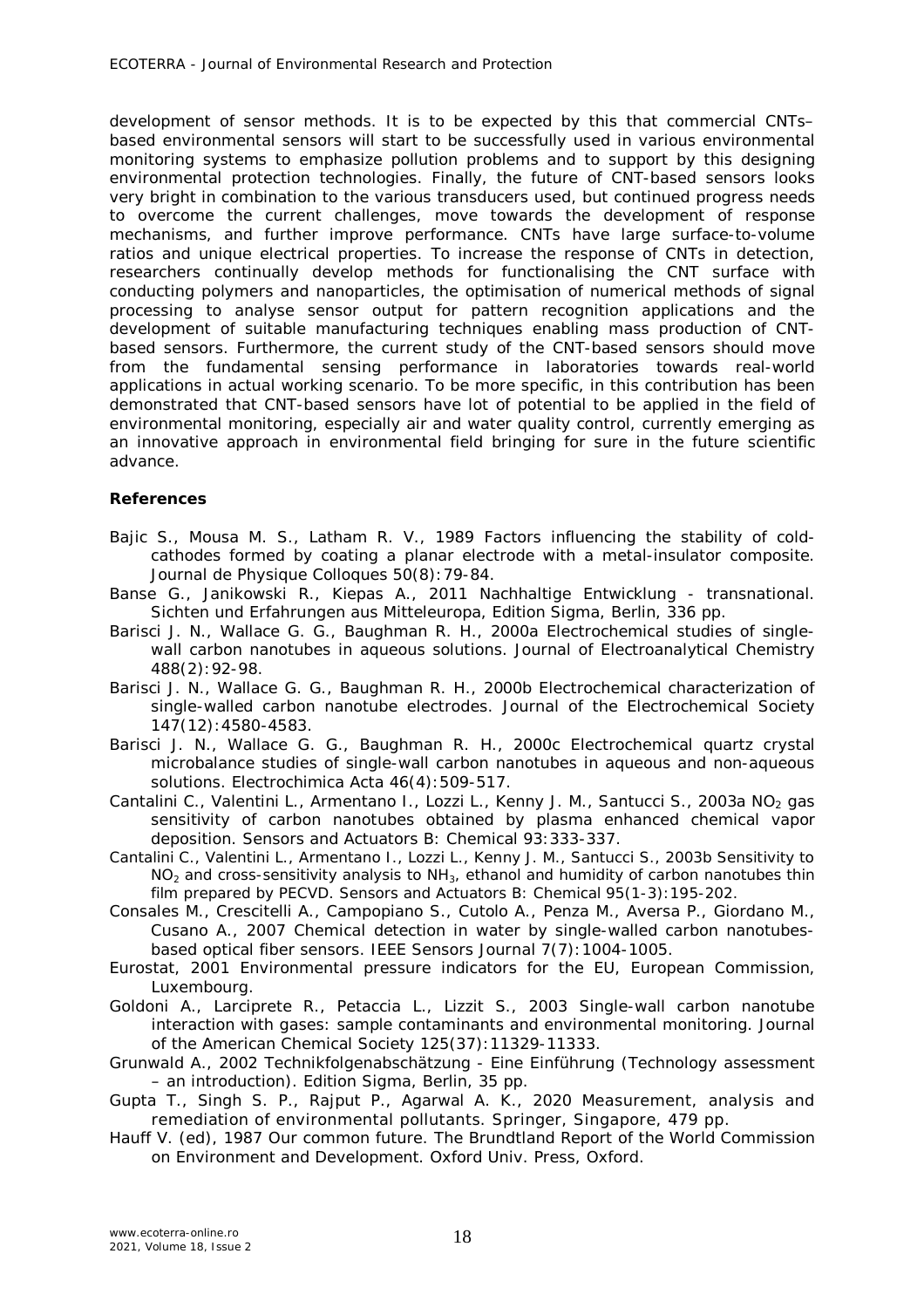- Hu C., Hu S., 2009 Carbon nanotube-based electrochemical sensors: principles and applications in biomedical systems. Journal of Sensors 2009:187615.
- ISO 14000, 2015 Family environmental management systems. Available at: https://www.iso.org/ iso-14001-environmental-management.html. Accessed: September 2020.
- Jischa M. F., 2005 Herausforderung Zukunft (Challenging the future). 2nd edition, Elsevier, Spektrum Akademischer Verlag, Heidelberg, Germany, pp. 188-193.
- Kuzmych O., Allen B. L., Star A., 2007 Carbon nanotube sensors for exhaled breath components. Nanotechnology 18(37):375502.
- Li P., Martin C. M., Yeung K. K., Xue W., 2011 Dielectrophoresis aligned single-walled carbon nanotubes as pH sensors. Biosensors 1(1):23-35.
- Liu P., Hu J., 2002 Carbon nanotube powder microelectrodes for nitrite detection. Sensors and Actuators B: Chemical 84(2):194-199.
- Llobet E., 2013 Gas sensors using carbon nanomaterials: a review. Sensors and Actuators B: Chemical 179:32-45.
- Meadows D. H., Meadows D. L., Randers J., Behrens III W. W., 1972 The limits to growth. Universe Books, New York, 205 pp.
- Mousa M. S., 1994 Investigations of in situ carbon coating on field-emitter arrays. Vacuum 45(2-3):241-244.
- Mousa M. S., 1998 Influence of the applied electric field and gas on the energy spectra of electrons emitted from carbon fibre microemitters. Ultramicroscopy 73:23-30.
- Mousa M. S., 2018 Comparison between single-walled CNT, multi-walled CNT, and carbon nanotube-fiber pyrograph III. IOP Conference Series: Materials Science and Engineering 305:012025.
- Mousa M. S., Tulbure I., 2020 Physics- and technology-based approaches for human sustainability. Ecoterra 17(1): 13-23.
- Mousa M. S., Tulbure I., Fawaeer S., 2021 Environmental monitoring odds by carbon nanotubes. Sent paper for SIMPRO2021 Conference, University of Petrosani, 27-28 May 2021.
- Penza M., Rossi R., Alvisi M., Cassano G., Signore M. A., Serra E., Giorgi R., 2008 Pt- and Pdnanoclusters functionalized carbon nanotubes networked films for sub-ppm gas sensors. Sensors and Actuators B: Chemical 135(1):289-297.
- Penza M., Rossi R., Alvisi M., Serra E., 2010 Metal-modified and vertically-aligned carbon nanotube sensors array for landfill gas monitoring applications. Nanotechnology 21(10):105501.
- Rigoni F., Tognolini S., Borghetti P., Drera G., Pagliara S., Goldoni A., Sangaletti L., 2013 Enhancing the sensitivity of chemiresistor gas sensors based on pristine carbon nanotubes to detect low-ppb ammonia concentrations in the environment. The Analyst 138(24):7392-7399.
- Tulbure I., 1997 Zustandsbeschreibung und Dynamik umweltrelevanter Systeme. Papierflieger Publishing House. CUTEC-Schriftenreihe; Nr. 25, Clausthal-Zellerfeld, Germany, p. 73-79.
- Tulbure I., 2003 Integrative Modellierung zur Beschreibung von Transformations-prozessen (Integrative modelling for describing transformation processes). VDI-Progress Report Series, Series 16, Nr. 154, VDI Publishing House, Düsseldorf, Germany, 97 pp.
- Tulbure I., 2013 Technikbewertung Vorlesungsskript (Technology Assessment Lecture Notes). Institute for Applied Mechanics, Clausthal University of Technology, Clausthal-Zellerfeld, Germany, pp. 47-63.
- Valentini L., Armentano I., Kenny J. M., Cantalini C., Lozzi L., Santucci S., 2003 Sensors for sub-ppm  $NO<sub>2</sub>$  gas detection based on carbon nanotube thin films. Applied Physics Letters 82(6):961-963.
- Valentini F., Palleschi G., Lopez M. E., Orlanducci S., Tamburri E., Terranova M. L., 2007 Functionalized single-walled carbon nanotubes modified microsensors for the selective response of epinephrine in presence of ascorbic acid. Electroanalysis 19: 859-869.
- VDI-Richtlinie 3780, 2000 Technikbewertung Begriffe und Grundlagen (Technology assessment – concepts and basic notions). New Edition, Berlin, Germany, pp 3-7.
- Wang Y., Yeow J. T. M., 2009 A review of carbon nanotubes-based gas sensors. Journal of Sensors 2009:493904.